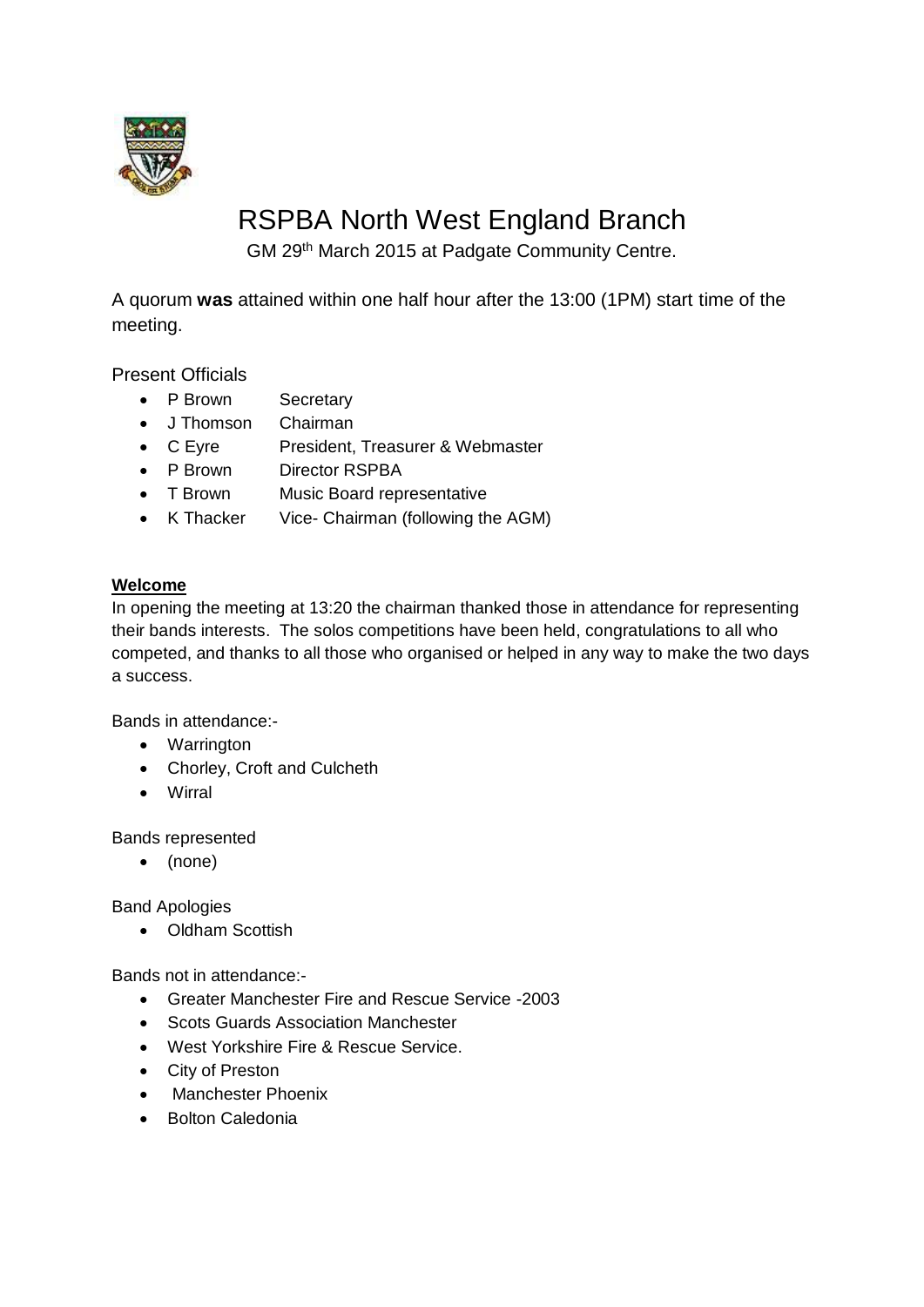The minutes of the GM of the 1<sup>st</sup> February 2014 have been available to the branch Bands. The secretary clarified that J Thomson had sent his apologies, and should not have been included in the list of Present Officials. The minutes were accepted in full on a:- Proposal by Warrington Seconded by Chorley, Croft and Culcheth All others present like minded.

Matters Arising.

Carried forward. The ongoing action to keep our identity and avoid merging with another branch, we need to contact bands in the area to encourage them to consider joining the branch (and the RSPBA) as members. A couple of candidates have been identified. Members are to pass contact details to the Secretary so we can make contact and see what these bands would like/need.

The revised constitution was issued after the 7<sup>th</sup> December 2014 meeting. No amendment or comments have been received by any of the Branch Officials. The constitution was accepted in full on a:-

Proposal by Oldham Scottish; Seconded by Wirral; All others present like minded.

### **Treasurers Report**

The Branch is in a good position. The treasurer informed the meeting that the venue for the solos had been invoiced to the branch for £250, on reflection a cost of £125 is a reasonable market figure.

This years mini band competition from a financial perspective has been hit from two directions, the unforeseen cost of the booking flights for the 2<sup>nd</sup> drumming adjudicator, and the lack of entries (mainly due to the movement of players, and some bands who played last year are now in too high a grade for our entry criteria. The event will make a loss of around £450. The lack of band entries results in us needing a drumming adjudicator to attend for a few performances / high cost and little for them to do.

Further comment under 2015 Branch Competitions.

The Drum workshop was a success and cost the branch £194.

#### **Directors Report**

The RSPBA AGM was held, with 36 Band Members casting their vote.

The rule changes proposed were accepted, these were to:-

- Split the Novice Juvenile into two grades at major championships
- Clarifying the availability of the registration sheets for checks when leaving an arena.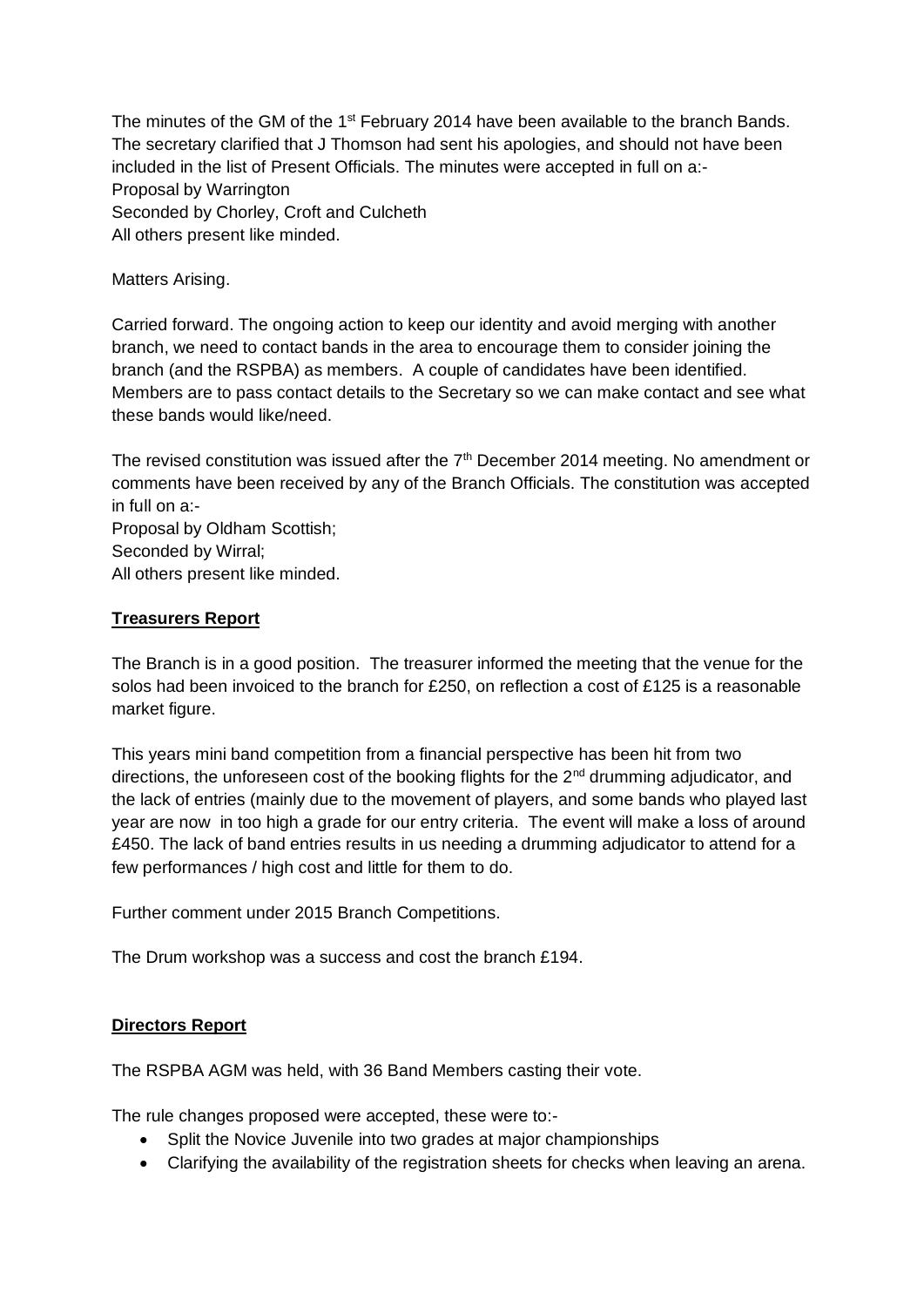The search for new premises is ongoing, Glasgow City Council have identified two premises which will come on to the market in2017 that might suit our needs. Chorley, Croft and Culcheth asked why more use was not being made of the current premises while new ones were being procured; the belief is it is to do with access and fire safety requirements, the query will be brought up at the next directors meeting.

## **Music Board Report**

The 4 parted Strathspeys and Reels scores are being prepared, details will be announced in the Worlds programme, and added to the website by the end of August.

The Standing Order change to the registration days is being pushed by the Music Board for "forty-two" days, was not supported by the directors, the details have been passed to a sub group of the RSPBA looking at registrations in general

The Drum Workshop on the  $14<sup>th</sup> / 15<sup>th</sup>$  Feb at the Padgate Community Centre was a success, please return your feedback questionnaires to the Education officer at Headquarters. None been received so far.

A debate took place around the planned "Drum Major Workshop". It was decided that we should run the workshop in September (as there is little time to organise prior to the outdoor competition / parade season. It was felt that more use of Branch experienced Drum Majors (Adrian Dunn / Calum Brown) to pass on information may be more cost effective; the purpose is to provide advice and mentoring to any band / individual from just starting out to beginning competition. Please let the Secretary/ Treasurer know if you have any interested Drum Major to confirm the viability of the event.

#### **2015 Branch Competitions.**

We continue to plan the 2015 branch indoor competitions. Thanks goes to the Competition Secretary for progressing the Mini Band contest.

Unfortunately the Trio contest had to be cancelled.

The arrangements are:

• Mini Bands and Drum Salute  $12<sup>th</sup>$  April 2015 at Birkenhead, Adjudicators – John Moles and Sandy Steel.

The events are open to all branches, to increase the viability of the events and vary the competition.

As identified by the Treasurers Report the cost of running an event is increasing, and the entry fees do not cover the costs. There is also the challenge of too few entries to make the sections a "Competition". The solos have been a success, moving the solo drumming away from the Mini Bands when we had a large entry in both made sense.

It was suggested that the Secretary prepare an open letter to the Member Bands (of all the close Branches) and ask them if there is support for our indoor contests (given the likely